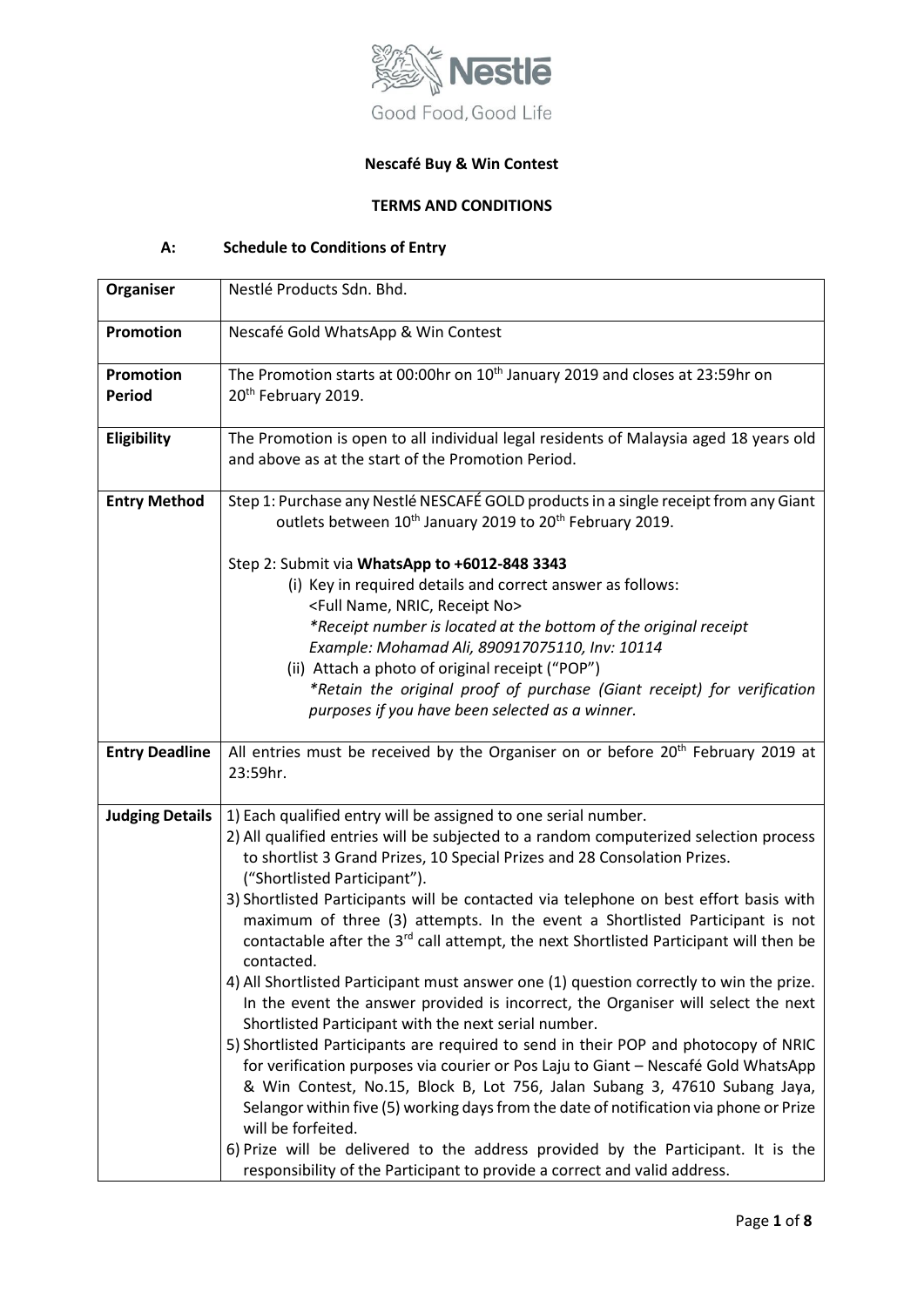|                       | 7) Participant may win only maximum one (1) Prize throughout the Promotion Period.<br>8) Participant may submit as many entries as they wish but each entry must be<br>supported with the required POP. |
|-----------------------|---------------------------------------------------------------------------------------------------------------------------------------------------------------------------------------------------------|
| <b>Prizes</b>         | 1) Grand Prize x 3 winners - 20g Gold Bar                                                                                                                                                               |
|                       | 2) Special Prize x 10 winners - 5g Gold Bar                                                                                                                                                             |
|                       | 3) Consolation Prize x 28 winners - 1g Gold Coin                                                                                                                                                        |
|                       |                                                                                                                                                                                                         |
| <b>Prize</b>          | Six (6) Months from the date of winner announcement.                                                                                                                                                    |
| <b>Claim/Delivery</b> |                                                                                                                                                                                                         |
| <b>Date</b>           |                                                                                                                                                                                                         |

*This Schedule to Conditions of Entry must be read together with the Conditions of Entry, collectively "Terms and Conditions", and shall be binding on all participants (and the parent/legal guardian of the participant, in the case of a minor participant) who participate in this Promotion (hereinafter referred to as "Participants", "Participant", "You", "you", "your").*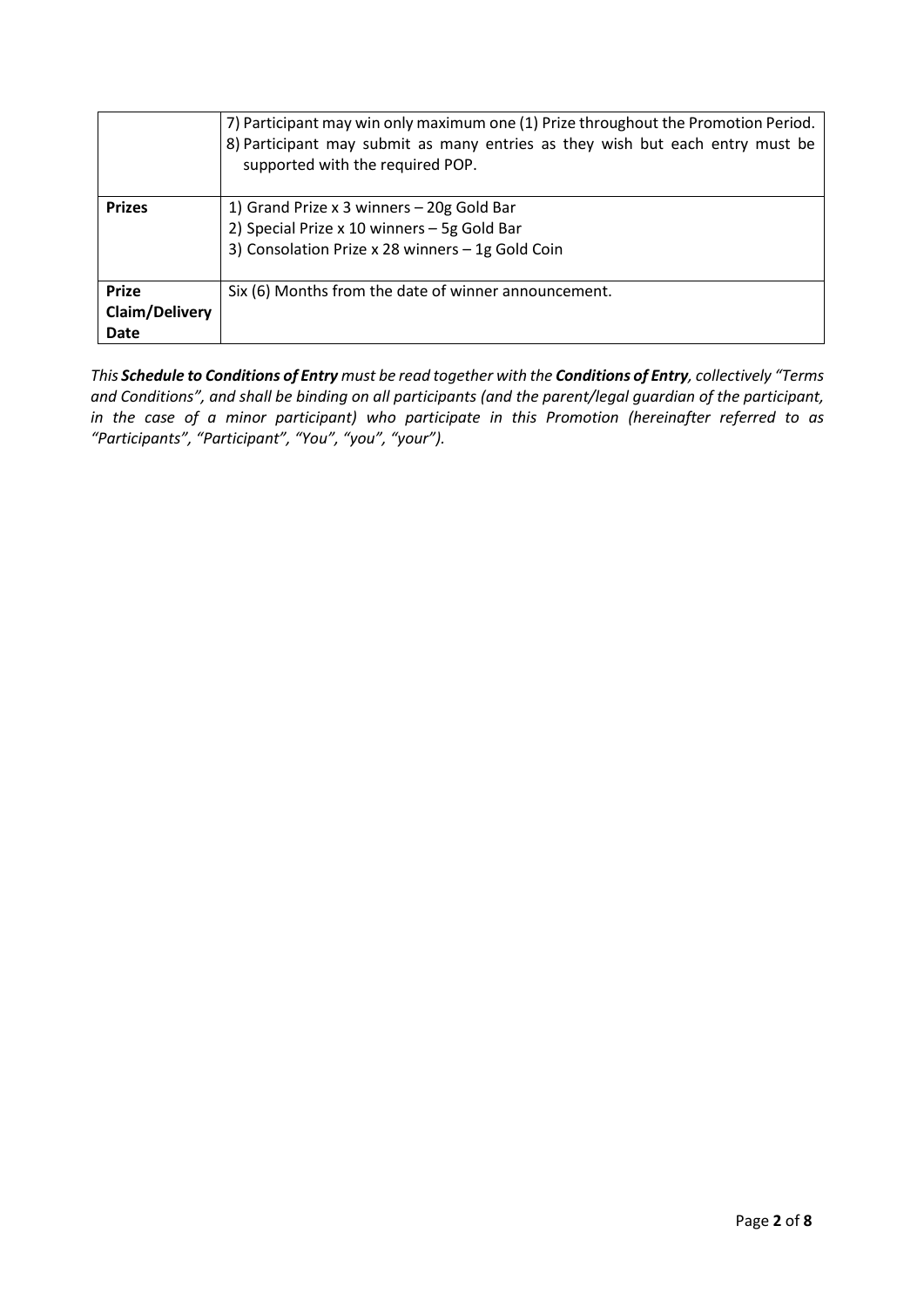## **B: Conditions of Entry**

### **1. Introduction**

- 1.1 This Conditions of Entry are to be read together with the Schedule to Conditions of Entry. To the extent that there is any inconsistency between the Conditions of Entry and the Schedule to Conditions of Entry, the Schedule to Conditions of Entry prevails. The Conditions of Entry and the Schedule to Condition of Entry shall collectively be referred to as the "Terms and Conditions". Each capitalized term not otherwise defined herein shall have the meaning ascribed to such term in the Schedule to Conditions of Entry. Defined terms will be used singular or plural as the case may be.
- 1.2 The Organiser reserves the right in its sole discretion, without prior notice, and without any liability to any person, at any time to change the Terms and Conditions including to change the Promotion Period, make Prize substitutions, cancel, terminate or suspend the Promotion in whole or in part. In the event of any changes to the Terms and Conditions, Participants agree that their continued participation in the Promotion will constitute their acceptance of the Terms and Conditions (as changed).
- 1.3 The Organiser's decision on all matters relating to the Promotion including judging and selection of winners will be final, binding and conclusive on all Participants, and no correspondence or appeals will be entertained.

## **2. Promotion Entries**

- 2.1 By submitting an entry to the Promotion, Participants are deemed to have understood and agreed to be bound by the Terms and Conditions.
- 2.2 All costs and expenses incurred and/or arising from the participation in the Promotion, including without limitation, telecommunications, network, Short Messaging Services, postal and all such other charges and out-of-pocket expenses as may be incurred by a Participant during or in connection with the Promotion shall be borne by the Participant.
- 2.3 Proof of submission of an entry is not proof of receipt, and the Organiser shall not be liable for any delay, lost, damaged and/or non-receipt of submissions. The Organiser is not responsible for any error, omission, interruption, deletion, defect, delay in operation or transmission, communications line failure, theft or destruction, unauthorized access to, or alteration of, user or member communications, or any problems or technical malfunction of our telecommunications network or lines, computer online systems, servers or providers, computer equipment, software, failure of e-mail or players on account of technical problems or traffic congestion on the Internet.

#### **3. Eligibility**

3.1 Where the eligibility age prescribed in the Schedule to Conditions of Entry is below the age of eighteen (18), Participants are required to obtain the written consent (in such form as may be prescribed by the Organiser), from their parents/legal guardians before participating in the Promotion and submitting any personal information.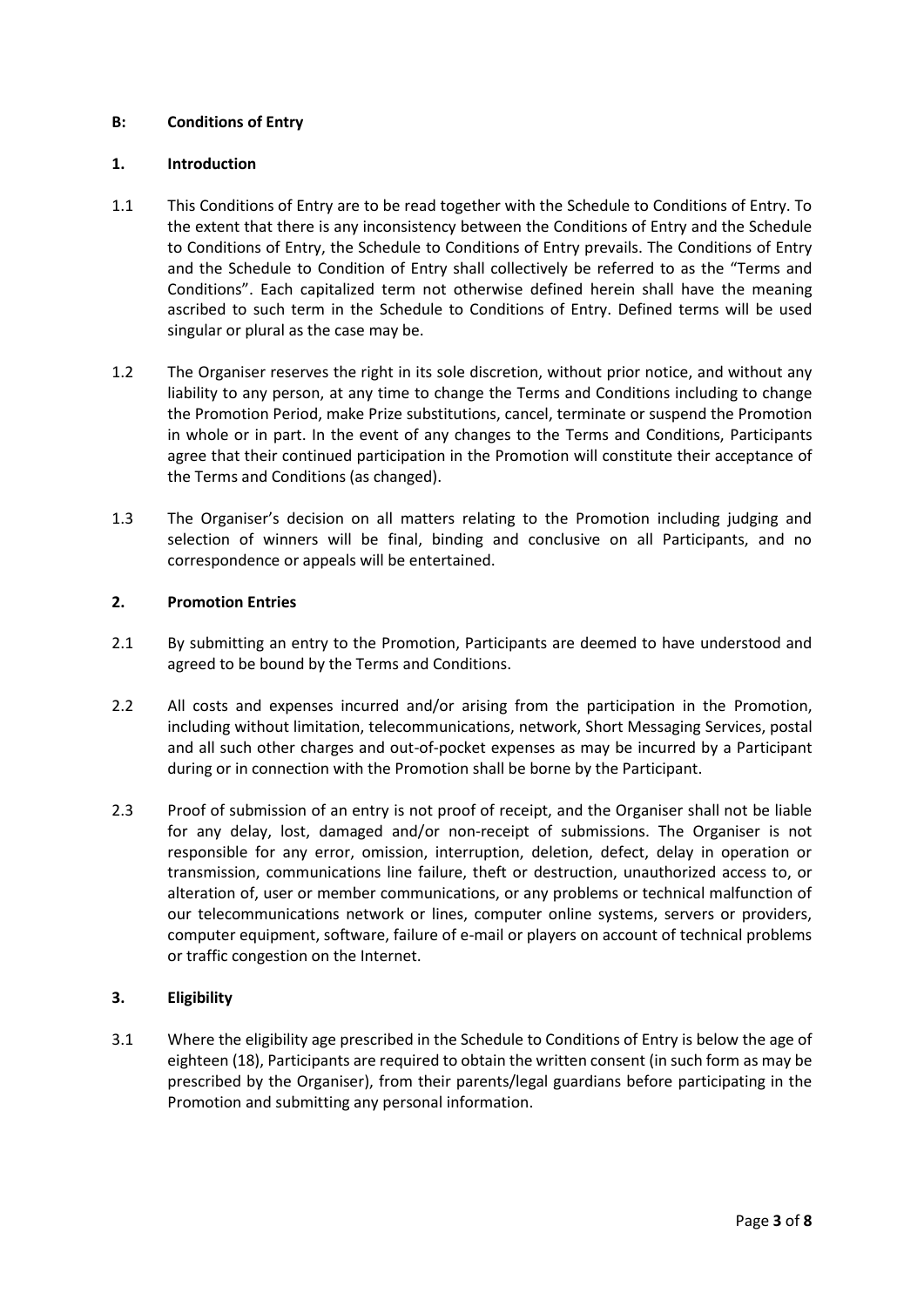3.2 The Organiser may require a Participant to provide proof of eligibility to participate in the Promotion including without limitation, identification documents, and the written consent of parents/legal guardians in the case of Participants below the age of eighteen (18) years.

## **4. Ineligibility**

The following groups of persons shall not be eligible to participate in the Promotion:

- (a) Employees of the Organiser and its group of companies and their immediate family members (spouse, children, parents, siblings, and their spouses); and
- (b) Employees of the Organiser's agencies associated with the Promotion and their immediate families (spouse, children, parents, siblings, and their spouses).

## **5. Disqualification**

- 5.1 The following entries will be disqualified:
	- (b) unclear, incomplete, duplicate, copies, illegible or incorrect entries; and/or
	- (b) entries that violate the Terms and Conditions, any applicable laws and/or regulations.
- 5.2 In addition, the Organiser reserves the right to disqualify any Participant that:
	- (a) undermines, has or attempted to undermine the operation of the Promotion by fraud, cheating or deception; and/or
	- (b) are not eligible or unable to provide proof of eligibility to participate in the Promotion for verification by Organiser when requested.
- 5.3 In the event of a disqualification after a Prize has been awarded, the Organiser reserves the right to demand for the return of the Prize or payment of its value from the disqualified Participant.

#### **6. Prizes**

- 6.1 The Organiser, its agents, sponsors and representatives shall have no liability to any Participant who defaults in collecting the Prizes in accordance with the Prize Claim/Delivery Date in any respect whatsoever. The Organiser reserves the right to determine how uncollected Prizes will be dealt with.
- 6.2 Prizes are strictly not transferable, assignable, exchangeable or redeemable by the Participant in any other form or manner other than that specified by the Organiser.
- 6.3 Any additional costs not specifically stated in the Schedule to Conditions of Entry in relation to a Prize shall be the responsibility of the Participant.
- 6.4 All Prizes must be taken according to the terms and conditions of the Organiser, its agent. sponsor or third party providing the Prizes.
- 6.5 Prize(s) are given out on an "as it is" basis. The Prize shall be used/taken entirely at the risk of the Participants and the Organiser excludes all warranties and liabilities in connection with the Prize to the fullest extent permitted by law.
- 6.6 Prizes must be claimed in person unless the Organiser prescribes other modes of collection.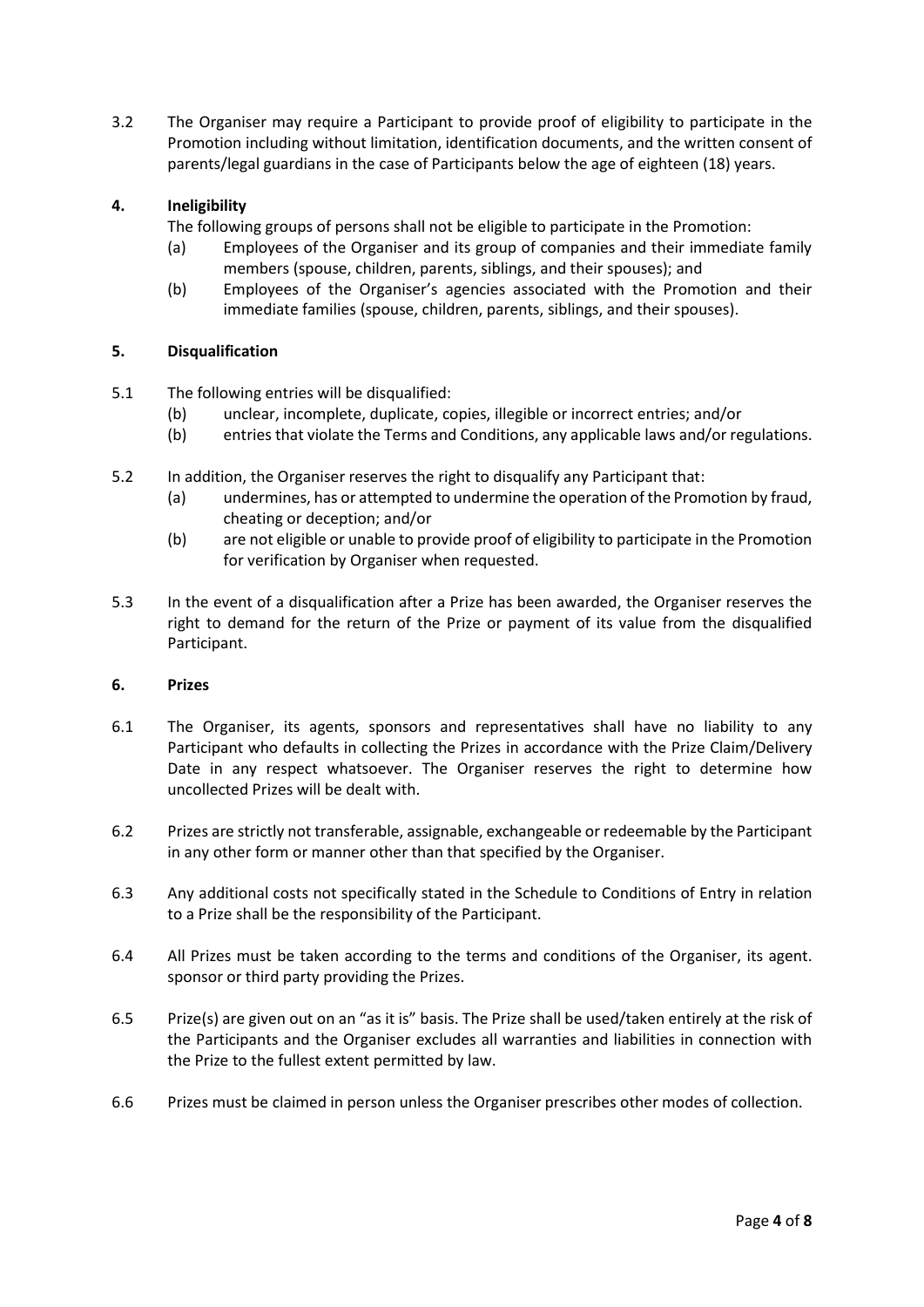6.7 Where a Participant is under the age of 18 years of age and is declared a Prize winner, the Participant must be accompanied by their parent/legal guardian throughout the Prize fulfilment.

### **7. Publicity**

The Organiser may use a Participant's entry including without limitation, photos, drawings, text, and any other content or information submitted for purposes of the Promotion (collectively the "Materials"), and the Participant's name, and/or likeness, for advertising, publicity and promotion of any goods or services of the Organiser, for an unlimited time throughout the world without compensation, and in any media. The Participant shall do all things necessary to give effect to this if requested by the Organiser.

## **8. Intellectual Property Rights**

The Participant agrees that all intellectual property rights in any contents and/or materials submitted, made or created by the Participant in connection with the Promotion and any derivative works arising therefrom will perpetually and unconditionally be vested in, assigned to and owned by the Organiser. The Organiser has the right to use and modify such materials or works in any way it deems fit without compensation to the Participant and the Participant waives all rights he or she may have in such materials or works.

### **9. Indemnity**

Each Participant agrees to indemnify, release and hold harmless each of the Organiser, its holding, subsidiary or related companies as defined in the Companies Act 2016 ("Nestlé Malaysia Group"), directors, officers, employees, agents, sponsors and/or representatives against any and all losses, rights, claims, actions and damages (including special, indirect and consequential damages) arising from or incurred as a result of the Participant's participation in the Promotion, acceptance of any Prize, and/or the use of the Participant's entry and/or likeness in connection with the Promotion or violation of the Terms and Conditions.

#### **10. Limitation of Liability**

- 10.1 The Participant's participation in the Promotion shall be at the Participant's own risk.
- 10.2 The Organiser, Nestlé Malaysia Group, its, directors, officers, employees, agents, sponsors and/or representatives shall not be liable to any Participant in respect of any loss or damage whatsoever which is suffered, including but not limited to indirect or consequential loss, or for personal injury suffered or sustained by the Participant arising out of or in connection with the participation by the Participant in the Promotion, as well as the redemption and/or utilisation of any Prize won.

#### **11. General**

- 11.1 The Organiser, its agents, sponsors and/or representatives shall not be liable to perform any of their obligations in respect of the Promotion and the Terms and Conditions where they are unable to do so as a result of circumstances beyond their control and shall not be liable to compensate the Participants in any manner whatsoever in such circumstances.
- 11.2 Any names, trademarks or logos used and or reproduced in any materials (including marketing and promotional materials) in connection with this Promotion, in particular that relates to the Prize, are the properties of their respective owners. This Promotion and the Organiser are not affiliated with, or endorsed or sponsored by, the relevant owners, unless otherwise communicated, and such owners are not part of the Organiser's group of companies.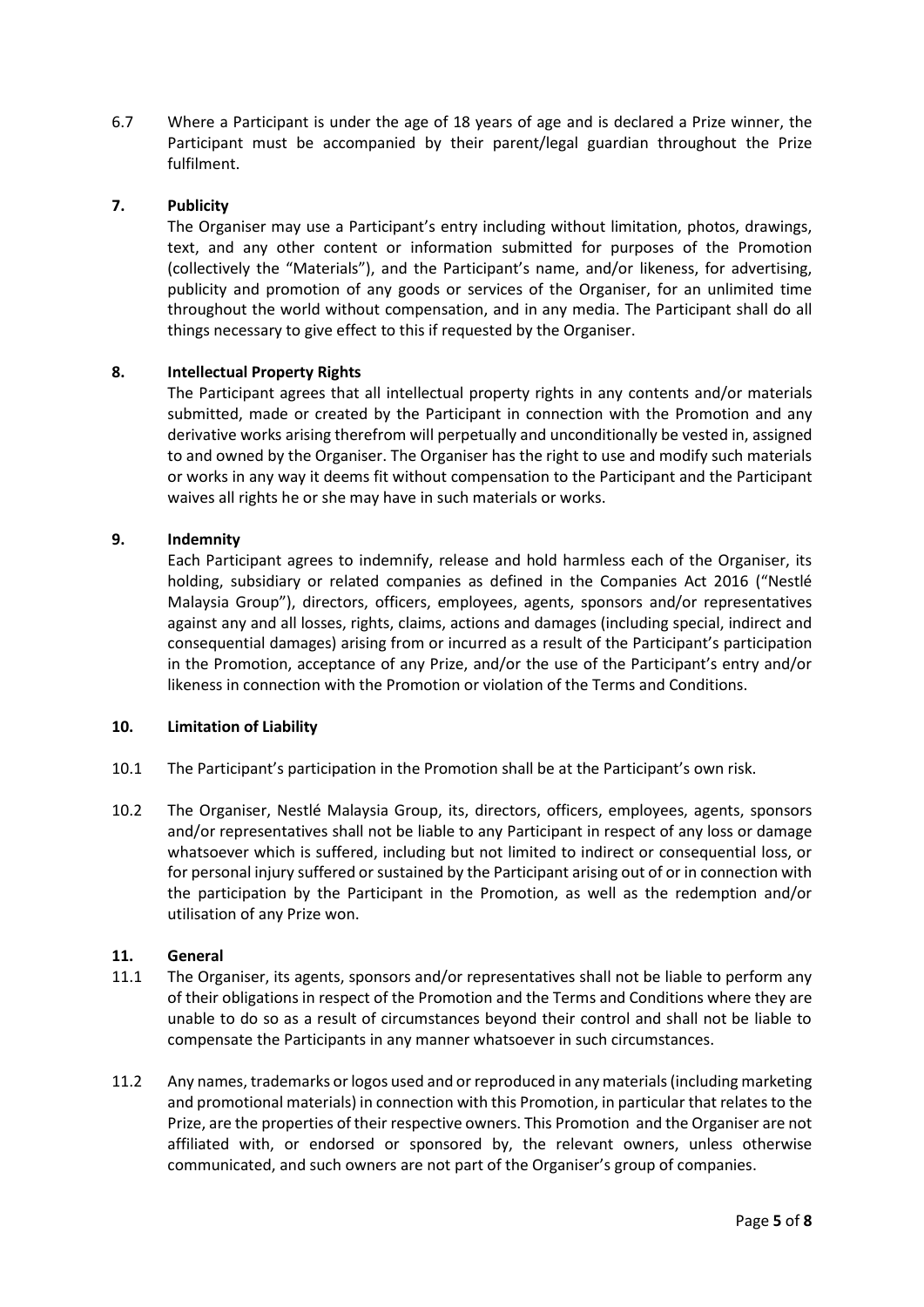- 11.3 The Participants shall not be entitled to assign any of the rights or sub-contract any of the obligations herein. The Organiser shall be entitled to assign or sub-license the whole or any part of its rights hereunder to any third party as may be determined by the Organiser.
- 11.4 The invalidity, illegality or unenforceability of any terms hereunder shall not affect or impair the continuation in force of the remainder of the Terms and Conditions of the Promotion.
- 11.5 Where the Terms and Conditions of the Promotion is prepared in English and any other language(s) in the event of any inconsistency between the English language and the other language(s), the English language version shall prevail and govern in all respects.
- 11.6 The Terms and Conditions of the Promotion shall be construed, governed and interpreted in accordance the laws of Malaysia.

### **12. Privacy Notice**

- 12.1 By participating in the Promotion, you consent for Nestlé Products Sdn. Bhd. and any of its holding, subsidiary or related companies as defined in the Companies Act 2016 ("Nestlé Malaysia Group") and service providers, agents and contractors who provide administrative and business support to us and act on our behalf ("Authorised Third Parties") (collectively "Organiser", "us", "we" or "our") to process your personal information provided for purposes of the Promotion. This includes disclosing your name to the general public when you become a winner in a contest or participate in our events by publishing your name, photographs and other personal information without compensation for advertising and publicity purposes.
- 12.2 The Organiser may also use your personal information for purposes of contacting and sending to you marketing and promotional information or materials about our products, services, samples, any promotions, events or contests organised by the Organiser. Please indicate your option on the form if you agree to the use of your personal information for this purpose.
- 12.3 In the event that you agree to share and disclose personal information of a person whom you intend to refer to the Organiser, you acknowledge that you have obtained the consent of that person to share and disclose his/her personal information to us and to being contacted by us.
- 12.4 In respect of minors or individuals not legally competent to give consent, you confirm that they have appointed you to act for them and, to consent on their behalf to the processing of their personal information in accordance with this privacy notice.
- 12.5 At times the Organiser may retain Authorised Third Parties to process your personal information. All such Authorised Third Parties are contractually bound to take reasonable measures to keep information secure and not to use your personal information in any way other than that which is specified here and in our privacy policy at [http://www.nestle.com.my/info/privacy\\_policy.](http://www.nestle.com.my/info/privacy_policy)
- 12.6 The Organiser is a global company and your personal information may be transferred across borders. The Organiser will ensure that the country your data is transferred to has a similar or equivalent personal information protection laws in place, as set out in our privacy policy at [http://www.nestle.com.my/info/privacy\\_policy.](http://www.nestle.com.my/info/privacy_policy)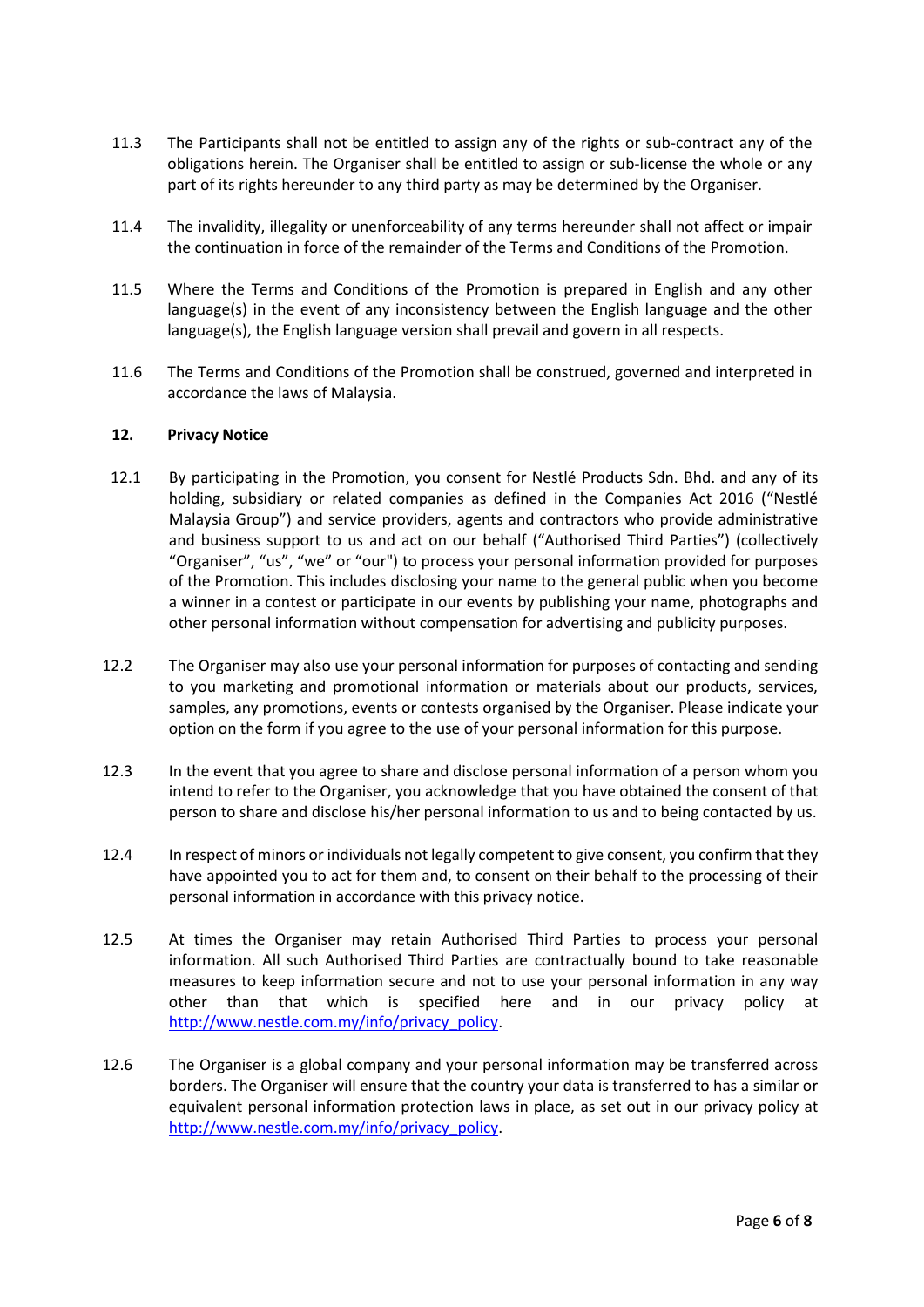12.7 To the extent that the applicable law allows, you have the right to request for access to, request for a copy of, request to update or correct, your personal information held by us.

All your written requests or queries should be addressed to:

Contact: Personal Data Protection Officer

- Address: Nestlé Products Sdn. Bhd., 22-1, 22nd Floor, Menara Surian, No. 1, Jalan PJU 7/3, Mutiara Damansara 47810, Petaling Jaya, Selangor; or
- Web Form : [https://www.nestle.com.my/contactus;](https://www.nestle.com.my/contactus) or
- Call us : 1-800-88-3433
- 12.8 Please note the Organiser requires your personal information in order to process your participation in the Promotion, without which we will not be able to process your application.
- 12.9 For a more detailed description of our privacy practices, please refer to our Privacy Policy at [http://www.nestle.com.my/info/privacy\\_policy.](http://www.nestle.com.my/info/privacy_policy) We reserve the right to update and amend this privacy notice or our privacy policy from time to time.

#### **Notis Privasi**

- 12.10 Dengan menyertai Kempen, anda telah bersetuju untuk Nestlé Products Sdn. Bhd. dan manamana syarikat pegangan, subsidiari atau berkaitannya sebagaimana yang ditakrifkan dalam Akta Syarikat 2016 ("Kumpulan Nestlé Malaysia") dan pembekal-pembekal perkhidmatan, ejen-ejen dan kontraktor-kontraktor yang memberikan sokongan pentadbiran dan perniagaan kepada kami dan bertindak bagi pihak kami ("Pihak-Pihak Ketiga Lantikan") (secara kolektif "Penganjur" atau "kami") memproses maklumat peribadi anda yang dikemukakan dalam borang penyertaan/ atas talian bagi tujuan Kempen. Ini termasuk mendedahkan nama anda kepada masyarakat umum apabila anda menjadi pemenang dalam sesuatu pertandingan atau menyertai acara kami dengan menerbitkan nama, gambar-gambar dan lain-lain maklumat peribadi anda tanpa pampasan untuk tujuan pengiklanan dan publisiti.
- 12.11 Penganjur juga boleh menggunakan maklumat peribadi anda bagi tujuan menghubungi dan menghantar maklumat atau bahan-bahan pemasaran dan promosi mengenai produk kami, perkhidmatan, sampel, apa-apa promosi, acara atau pertandingan yang dianjurkan oleh Penganjur. Sila nyatakan pilihan anda pada borang sekiranya anda bersetuju kepada penggunaan maklumat peribadi anda bagi tujuan ini.
- 12.12 Sekiranya anda bersetuju untuk berkongsi dan mendedahkan maklumat peribadi seseorang yang anda berhasrat untuk merujuk kepada Penganjur, anda mengakui bahawa anda telah mendapatkan persetujuan daripada individu tersebut untuk berkongsi dan mendedahkan maklumat peribadinya kepada kami dan untuk dihubungi oleh kami.
- 12.13 Berkenaan dengan golongan bawah umur atau individu-individu yang tidak layak di bawah undang-undang untuk memberi kebenaran, anda mengesahkan bahawa mereka telah melantik anda untuk bertindak bagi pihak mereka dan untuk bersetuju bagi pihak mereka kepada pemprosesan maklumat peribadi mereka selaras dengan Notis Privasi ini.